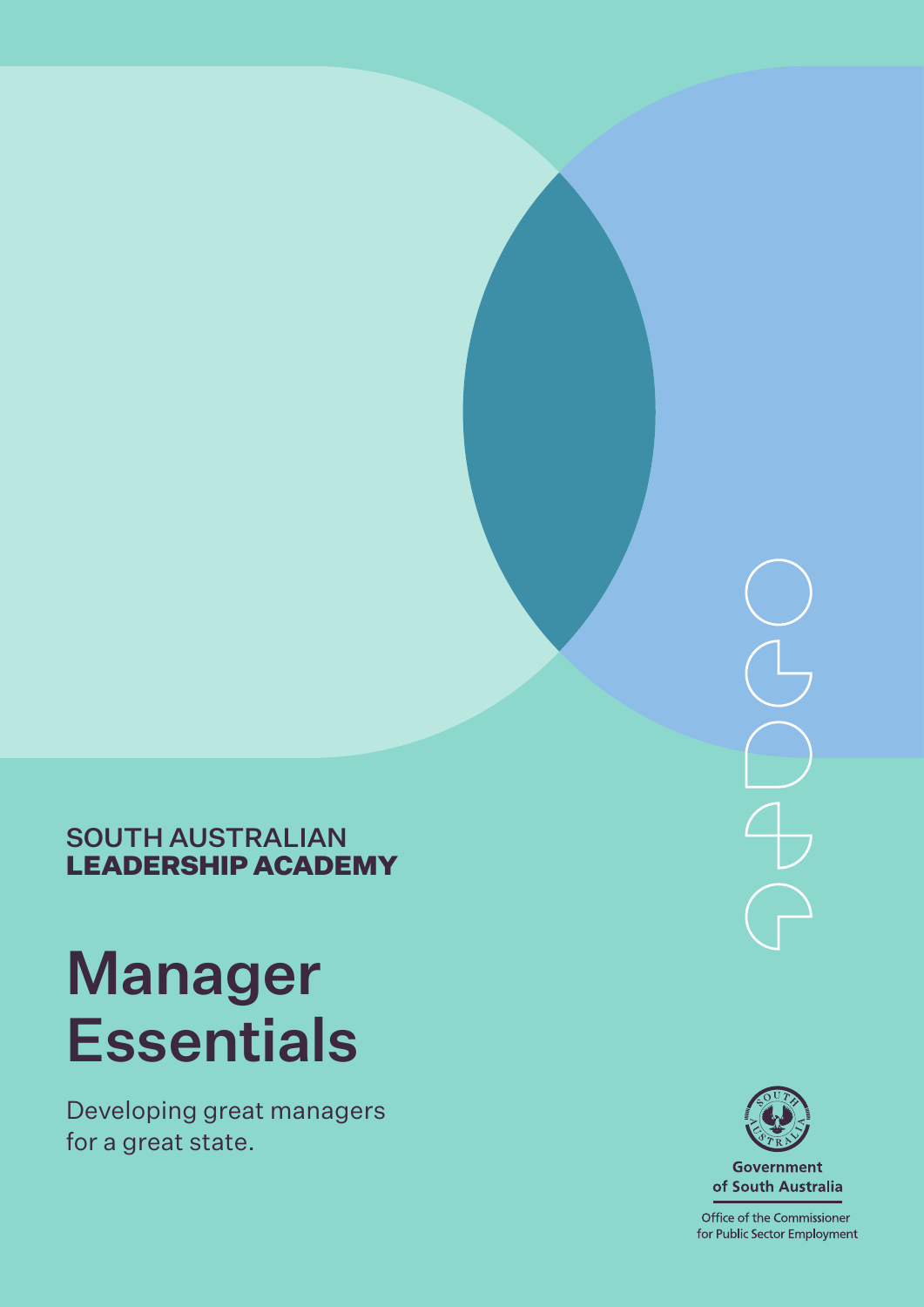Strengthen your personal impact and effectively lead your team with confidence.

Manager Essentials is a four-month program designed for frontline managers to develop thinking and performance to manage effectively in the South Australian public sector. It provides tools to support yourself, your team and your agency.





South Australian public sector context



# Ramp up your management impact

- Understand the four key success factors of emotional intelligence and use this powerful framework to create a personalised action plan.
- Discover personal strengths and blind spots, and how they support and undermine management impact.
- Learn how to get the job done by keeping the team focused and motivated, while holding them accountable.
- Understand why fostering camaraderie, collaboration and inclusion are key to cultural transformation.
- Select the right team members and cultivate their skills to drive high performance.
- Discover ways to tackle challenging situations before they get out of hand.
- Explore why planning and managing time effectively can shift the odds in your favour.
- Gain robust strategies for leveraging your operational success during times of change.

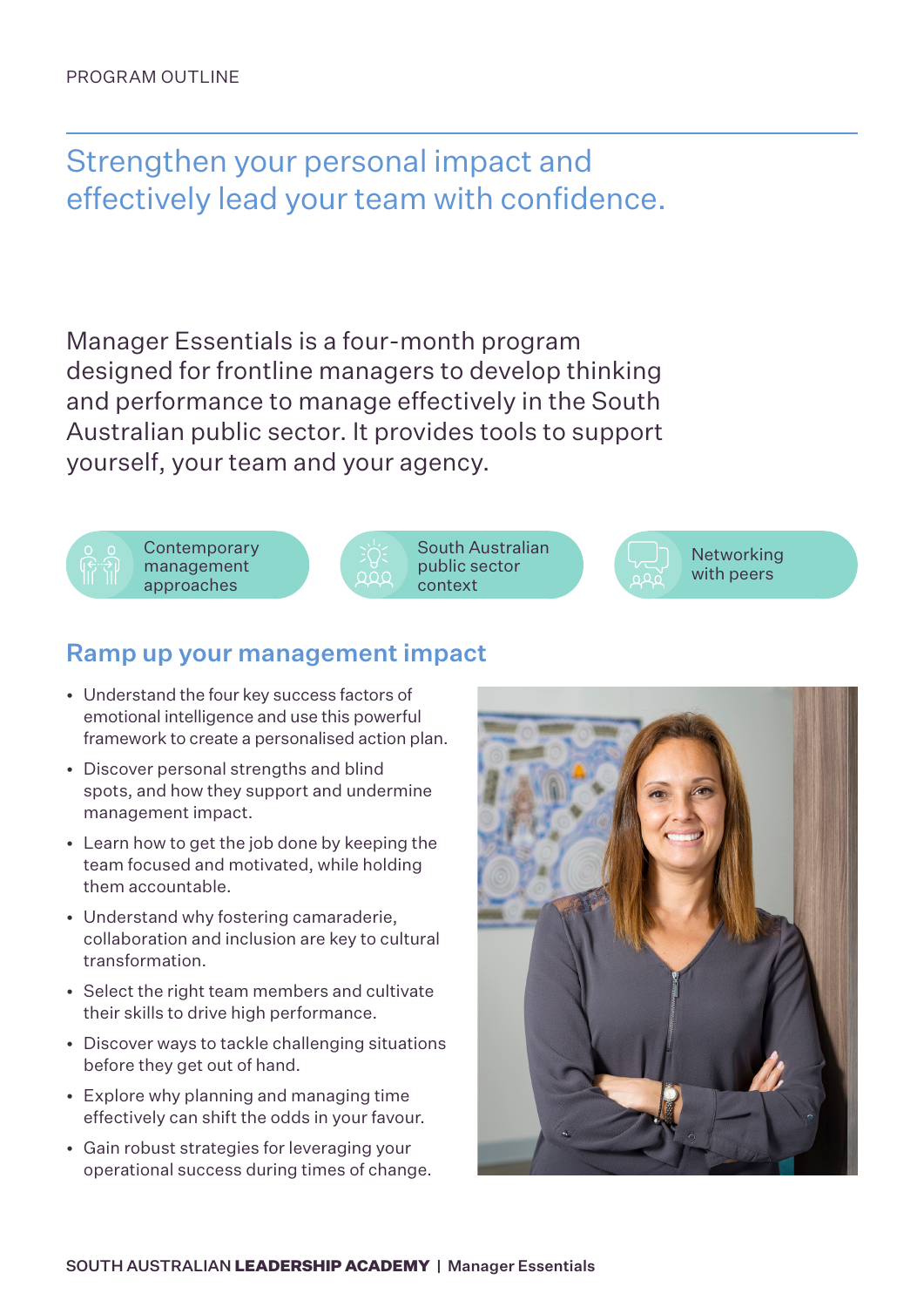Experience a hybrid learning approach through workshops, webinars and self-paced pre and post session work.



# **Orientation**

Gain a big picture view of SA public sector leadership, how to make the most of the program and network with colleagues. Virtual: 4 hours



# Manage self

Complete the SEI EQ leadership assessment then debrief to uncover your strengths and blind spots. Learn to build self-awareness, trust, respect and credibility while improving personal effectiveness and impact through wellbeing. In person: full day



# Manage the team

### TEAM VISION AND PURPOSE

In person: full day

Explore team dynamics and discover traits of high performing teams. Learn to build optimism and psychological safety while connecting with empathy and supporting team wellbeing.

### COMMUNICATION AND COACHING

Virtual: 1.5 hours x3

Initiate performance and coaching conversations to unlock the team's potential.

### COURAGEOUS CONVERSATIONS

Confidently provide feedback and monitor performance follow-through.

## UNLOCKING MOTIVATION

Diagnose performance issues, manage conflict and respond constructively.



Connect your work with the agency's strategic plan and vision. Understand risk, plan goals, workloads, delegate and prioritise to achieve results.

In person: full day

# Program close

Identify and celebrate program achievements and commit to your action plan for the future.

Virtual: 3 hours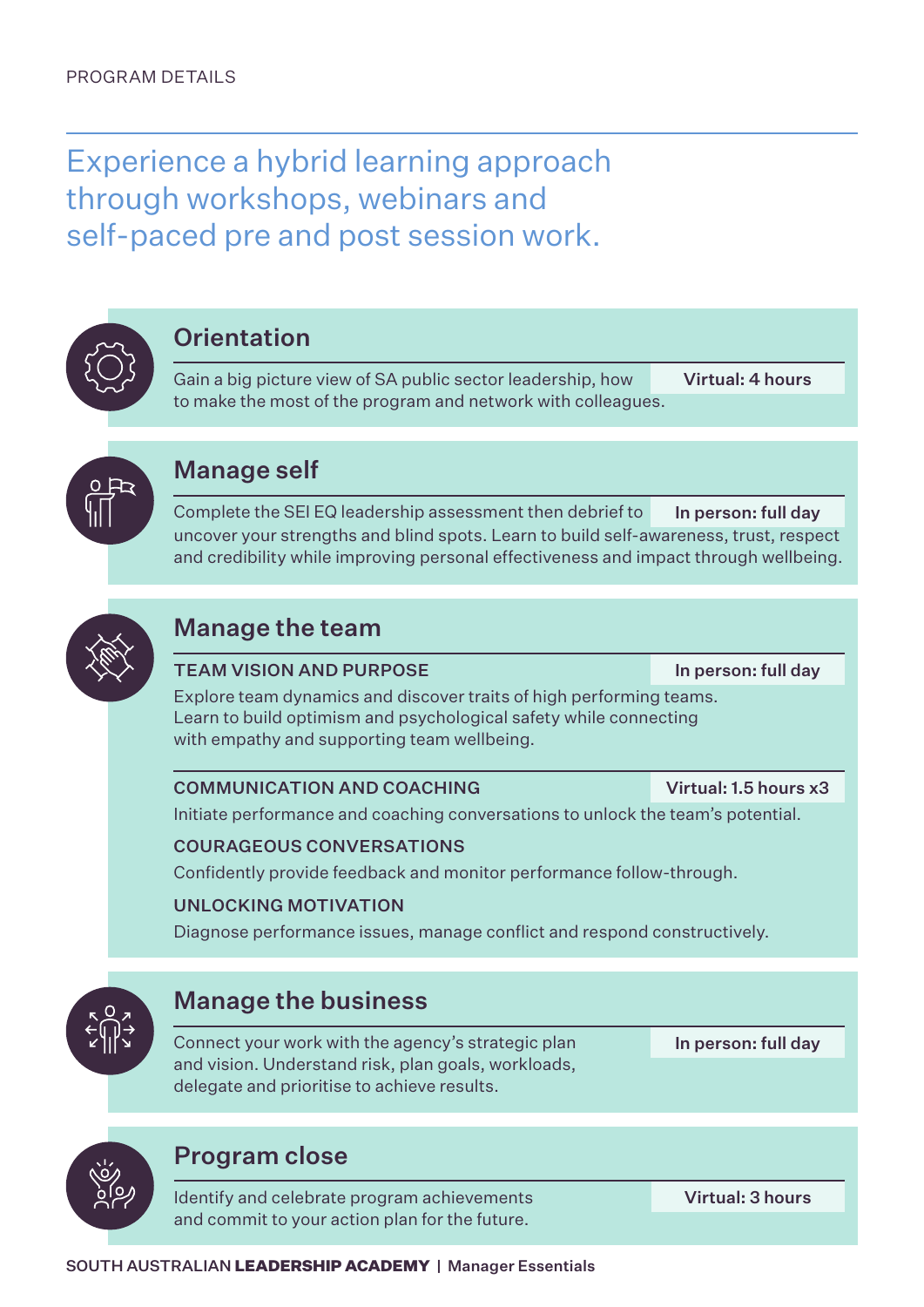# Leading content specialists and facilitators will support your development.

#### JOHN DARE

#### Co-CEO, Emotous



John brings over 25 years of experience transforming and building businesses and cultures to thrive through accelerating change including deep expertise in emotional intelligence, neuroscience and people analytics.



#### MICHELLE BAKJAC

Director, Bakjac Consulting

Michelle is a highly experienced psychologist, trainer, facilitator, and International Coach Federation credentialed coach. Her expertise ranges from facilitating workplace training and organisation wellbeing strategy, to personal and leadership coaching, to organisational development and leadership training programs – empowering individuals, teams and leaders to maximise their potential.

### STEVEN NAYDA



Executive Director, Nayda Consulting

Steven has a unique ability to engage clients from all backgrounds and levels, and has extensive experience in working with the South Australian public sector. He is very insightful, and draws on the collective wisdom of a group of leaders. He seeks a shared vision and pathway to success with his facilitation.



Angela is a sought-after leadership and emotional intelligence master trainer and coach. Operating at the nexus of business and neuroscience, she transforms and unlocks the power of brave leadership.



### JANE WUNDERSITZ

Founder, WunderTraining

Jane is known for high energy and engaging deliveries to drive peak performance, grow extraordinary leaders, and build resilient teams. She has delivered to over 30,000 participants from 30+ government departments and has received awards including 2021 Influential Businesswoman for team building and culture specialist, and 2021 Top 50 Australian Small Business Leader.

I'm grateful for the tools I can keep on revisiting to help me do better for my team. **MANAGER, DEPARTMENT FOR INNOVATION AND SKILLS.**